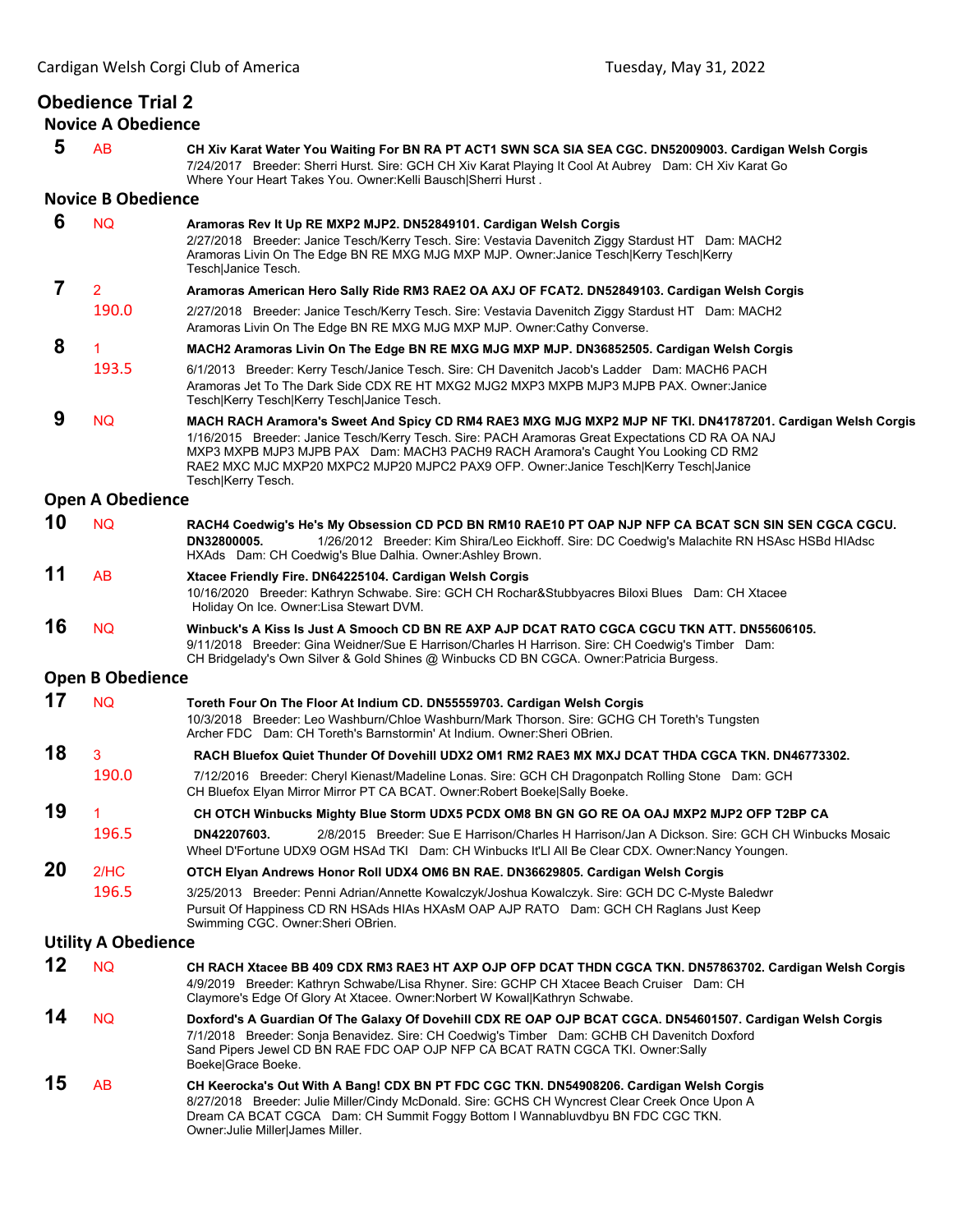| <b>Utility B Obedience</b> |                |                                                                                                                                                                                                                                                                                                                                                                  |  |  |
|----------------------------|----------------|------------------------------------------------------------------------------------------------------------------------------------------------------------------------------------------------------------------------------------------------------------------------------------------------------------------------------------------------------------------|--|--|
| 18                         | $\overline{2}$ | RACH Bluefox Quiet Thunder Of Dovehill UDX2 OM1 RM2 RAE3 MX MXJ DCAT THDA CGCA TKN. DN46773302.                                                                                                                                                                                                                                                                  |  |  |
|                            | 185.5          | 7/12/2016 Breeder: Cheryl Kienast/Madeline Lonas. Sire: GCH CH Dragonpatch Rolling Stone Dam: GCH<br>CH Bluefox Elyan Mirror Mirror PT CA BCAT. Owner: Robert Boeke Sally Boeke.                                                                                                                                                                                 |  |  |
| 19                         | <b>NQ</b>      | CH OTCH Winbucks Mighty Blue Storm UDX5 PCDX OM8 BN GN GO RE OA OAJ MXP2 MJP2 OFP DN42207603.<br>2/8/2015 Breeder: Sue E Harrison/Charles H Harrison/Jan A Dickson. Sire: GCH CH Winbucks Mosaic<br>Wheel D'Fortune UDX9 OGM HSAd TKI Dam: CH Winbucks It'LI All Be Clear CDX. Owner:Nancy Youngen.                                                              |  |  |
| 20                         | 1/HT           | OTCH Elyan Andrews Honor Roll UDX4 OM6 BN RAE. DN36629805. Cardigan Welsh Corgis                                                                                                                                                                                                                                                                                 |  |  |
|                            | 197.0          | 3/25/2013 Breeder: Penni Adrian/Annette Kowalczyk/Joshua Kowalczyk. Sire: GCH DC C-Myste Baledwr<br>Pursuit Of Happiness CD RN HSAds HIAs HXAsM OAP AJP RATO Dam: GCH CH Raglans Just Keep<br>Swimming CGC. Owner: Sheri OBrien.                                                                                                                                 |  |  |
|                            |                | <b>Beginner Novice A Obedience</b>                                                                                                                                                                                                                                                                                                                               |  |  |
| 21                         | 1              | Lanakila's Olivia Autumn's Short Stack W Maple Syr RN CGCA CGCU TKI. DN64608808. Cardigan Welsh Corgis                                                                                                                                                                                                                                                           |  |  |
|                            | 196.5          | 9/8/2020 Breeder: Heidi Kilgore/Melissa Sue Klingerman. Sire: Bridgelady's The Mighty Mac Dam:<br>Lanakila's Everything Nonsense At Denti Di Leone DCAT. Owner: Rebecca Taylor.                                                                                                                                                                                  |  |  |
| 22                         | <b>NQ</b>      | Jokin's Connect The Dots. DN60174402. Cardigan Welsh Corgis<br>10/23/2019 Breeder: Joseph Hunn Jr./Nicole Palsgrove/Blythe Palsgrove. Sire: CH Aurigan's Kantasia<br>Rolls Royce Dam: CH Coedwig's Where Rumors End & Legends Begin @ Jokin RN. Owner: Betsy and<br>Julianna Alexander Nikki Palsgrove.                                                          |  |  |
| 23                         | AB             | Visions Cardach Red Roses Too CGC TKN. DN64878903. Cardigan Welsh Corgis<br>11/13/2020 Breeder: Holly J Goldman-Craig/E. B. Bishop/Rita J Hellegers. Sire: CH Visions Debonaire<br>Commander In Chief FDC CGC TKN ATT Dam: GCH CH Cornerstone Visions Cardach Nostalgia RN<br>CGC TKA. Owner: Megan Peila Holly Goldman Craig Holly Goldman Craig. Mary Cummings |  |  |
| 24                         | $\overline{2}$ | GCH CH Boss Is Riverside's Playmate CAA RATN TKN. DN32861402. Cardigan Welsh Corgis                                                                                                                                                                                                                                                                              |  |  |
|                            | 182.0          | 12/6/2011 Breeder: C B Bossi/Lee Bossi/Deborah B Shindle. Sire: CH Cymbrogi's Equilibrium Dam: GCH<br>CH Riverside Telltail Goldigger CAA RATN CGC. Owner:Caitlyn Connor Mandy Bossi.                                                                                                                                                                            |  |  |
|                            |                | <b>Beginner Novice B Obedience</b>                                                                                                                                                                                                                                                                                                                               |  |  |
| 25                         | <b>AB</b>      | CH White Hart Felix Felicis PT TKN. DN63767208. Cardigan Welsh Corgis<br>8/15/2020 Breeder: Barbara R Miller. Sire: GCH CH Timepiece's I Am I Said FDC BCAT CGCA CGCU<br>TKN ATT VSWB Dam: GCH CH White Hart Crazy Little Thing Called Love HSAds HIAds CGCA CGCU<br>TKN. Owner:Barbara Miller.                                                                  |  |  |
| 27                         | AB             | CH Winbucks & Silverferns Mojo For Lwynogyn RN. DN64315205. Cardigan Welsh Corgis<br>9/22/2020 Breeder: Gina Weidner/Sue E Harrison/Charles H Harrison. Sire: GCHB CH Coedwig's Black<br>Diamond PT Dam: CH Bridgelady's Own Silver & Gold Shines @ Winbucks CD BN CGCA. Owner:Carley J<br>Bates Elizabeth Robinson.                                             |  |  |
| 28                         | <b>NQ</b>      | Keksband Je Veux At Visions CGC TKN. DN67640601. Cardigan Welsh Corgis<br>3/8/2021 Breeder: Svetlana B. Maysagina. Sire: Cardiganium Largo Winch Dam: Keksband Touch My<br>Soul. Owner: Holly GoldmanCraig E. B. Bishop. Mary Cummings                                                                                                                           |  |  |
| 29                         | AB             | Chris Team Perfect Fighter CGC. DN68657101. Cardigan Welsh Corgis<br>4/22/2021 Breeder: Krzysztof Michalski. Sire: Uszaki Once Upon A Time Dam: Astersland Jazzy Jewel.<br>Owner: Linda Smith Richard Smith.                                                                                                                                                     |  |  |
| 30                         | $\overline{2}$ | GCH CH Bluefox Elyan Raining Magic HSAds HSBd HIAds. DN51199501. Cardigan Welsh Corgis                                                                                                                                                                                                                                                                           |  |  |
|                            | 192.5          | 9/20/2017 Breeder: Penni Adrian/Susan Long/Cheryl L Kienast. Sire: GCHB CH Wyncrest's You'll Be In My<br>Heart RN HT CA DCAT SWA SHDN RATCHX CZ8P CGC TKN Dam: GCHS DC Mockingbird Elyan Magic<br>Moment RN HSAds HSBd HIAds HIBd HXAd HXBd CA CGCA. Owner:Susan Long. Kathy Howse                                                                               |  |  |
| 31                         | <b>NQ</b>      | CH Coedwig's Bibbidi-Bobbidi-Boo @ Jokin. DN57236803. Cardigan Welsh Corgis<br>3/30/2019 Breeder: Kim Shira/Leo Eickhoff. Sire: CH Snapdragon Coedwig's Polar Ice Dam: CH Car-<br>Rae's Pandamonium. Owner:Nicole Palsgrove Nicole Palsgrove Joseph Hunn Blythe Brady.                                                                                           |  |  |
| 32                         | <b>NQ</b>      | Raconteur Magic Is Brewing RN PT SWN CGC TKA. DN59609204. Cardigan Welsh Corgis<br>9/2/2019 Breeder: Carolyn N Embrey/Vivian Andre Moran. Sire: GCHS CH Kingsbury Red Dragon Of<br>Claymore CGC TKN Dam: GCH CH Heritage Hill Playing With Magic. Owner: Merinda Tiffany John Spicer.                                                                            |  |  |
| 33                         | AB             | Jokin's Intriguing Legend Begins. DN65323601. Cardigan Welsh Corgis<br>12/15/2020 Breeder: Joseph Hunn Jr./Nicole Palsgrove/Blythe Palsgrove. Sire: GCHB CH Coedwig's Black<br>Diamond PT Dam: CH Coedwig's Where Rumors End & Legends Begin @ Jokin RN. Owner: Nicole<br>Palsgrove Blythe Palsgrove Brady Lillian Alexander J Hunn Jr.                          |  |  |
| 34                         | 1              | CH Vestavia Black Caviar PT. DN61817004. Cardigan Welsh Corgis                                                                                                                                                                                                                                                                                                   |  |  |
|                            | 194.0          | 3/7/2020 Breeder: Cathryn L Ochs-Cline. Sire: GCH CH Bluefox Elyan Raining Magic HSAds HSBd HIAds<br>Dam: GCH CH Rhys Kiss Me Kate. Owner: Susan Long.                                                                                                                                                                                                           |  |  |